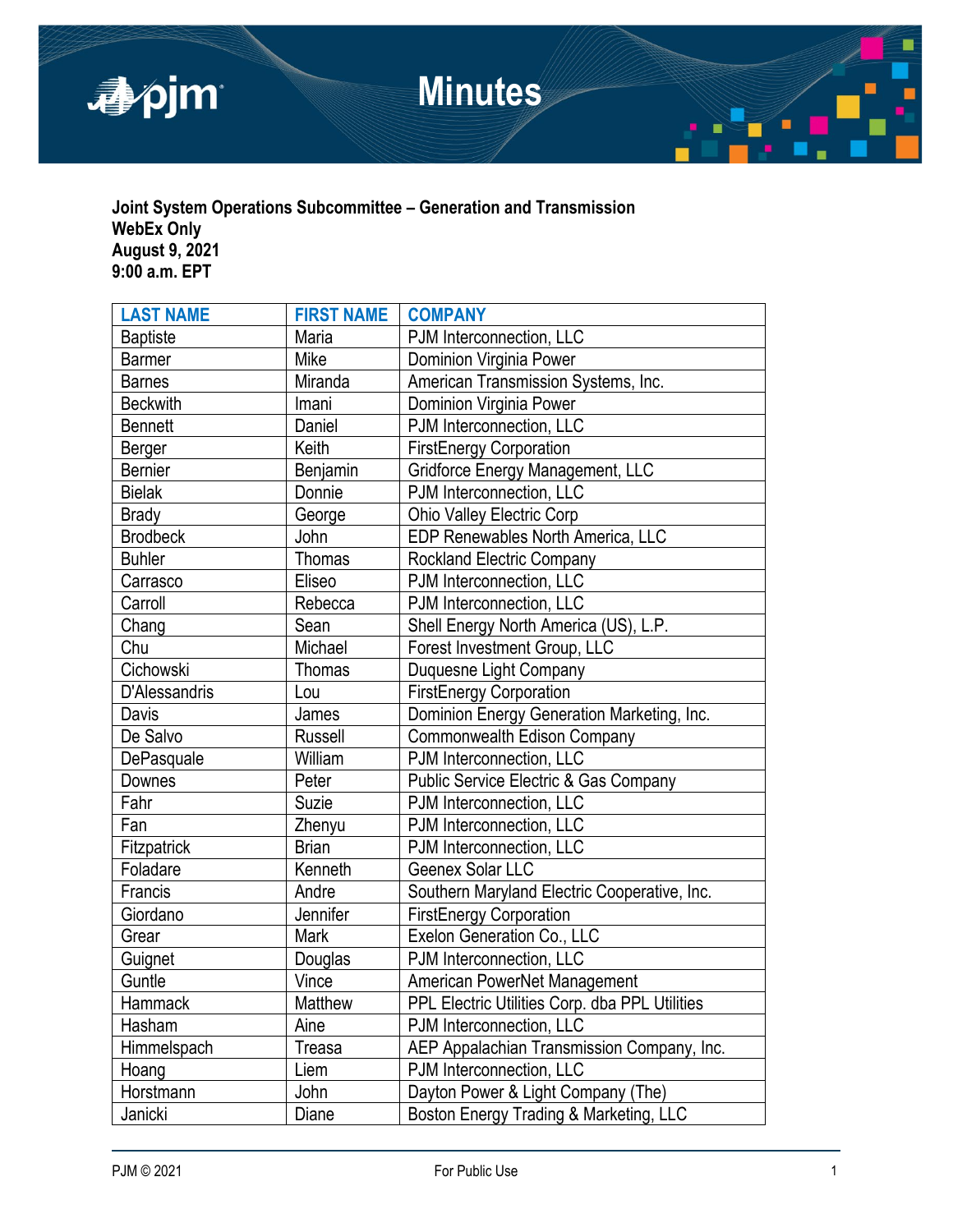

# **Minutes**

| Todd         | AEP Appalachian Transmission Company, Inc. |
|--------------|--------------------------------------------|
| James        | <b>FirstEnergy Corporation</b>             |
| George       | Duke Energy Ohio, Inc.                     |
| Mark         | PJM Interconnection, LLC                   |
| David        | <b>FirstEnergy Corporation</b>             |
| Robin        | <b>FirstEnergy Corporation</b>             |
| David        | UGI Utilities, Inc.                        |
| Connie       | Dominion Virginia Power                    |
| <b>Brian</b> | PJM Interconnection, LLC                   |
| Gizella      | PJM Interconnection, LLC                   |
| Lagy         | PJM Interconnection, LLC                   |
| Paul         | PJM Interconnection, LLC                   |
| Ronald       | <b>FirstEnergy Corporation</b>             |
| <b>Brian</b> | PJM Interconnection, LLC                   |
| <b>Brock</b> | AEP Appalachian Transmission Company, Inc. |
| Greg         | DTE Energy Trading, Inc.                   |
| Shodhan      | Exelon Generation Co., LLC                 |
| Christopher  | PJM Interconnection, LLC                   |
| Jason        | Dayton Power & Light Company (The)         |
| John         | Northern Virginia Electric Cooperative     |
| Vincent      | PJM Interconnection, LLC                   |
| Richard      | <b>FirstEnergy Corporation</b>             |
| John         | Duke Energy Carolinas, LLC                 |
| James        | Neptune Regional Transmission System, LLC  |
| Darrel       | <b>ITC Interconnection, LLC</b>            |
|              |                                            |

## **Administration (9:00-9:05)**

- 1. The agenda for this meeting was approved without comment.
- 2. The draft minutes from the July 12, 2021 SOS Joint Meeting were approved without comment.

**Review of Operations (9:05-9:10)**

3. Rebecca Carroll provided an update of System Operations in July. PJM and its members experienced 12 PCLLRWs, 2 Synchronized Reserve Events, 2 Shared Reserve Events, 1 High System Voltage Actions, and 6 Hot Weather Alerts.

# **eDART (9:10-9:15)**

4. Maria Baptiste provided an update on browserless refresh update, external eDART files to ZIP conversion, and dynamic line ratings.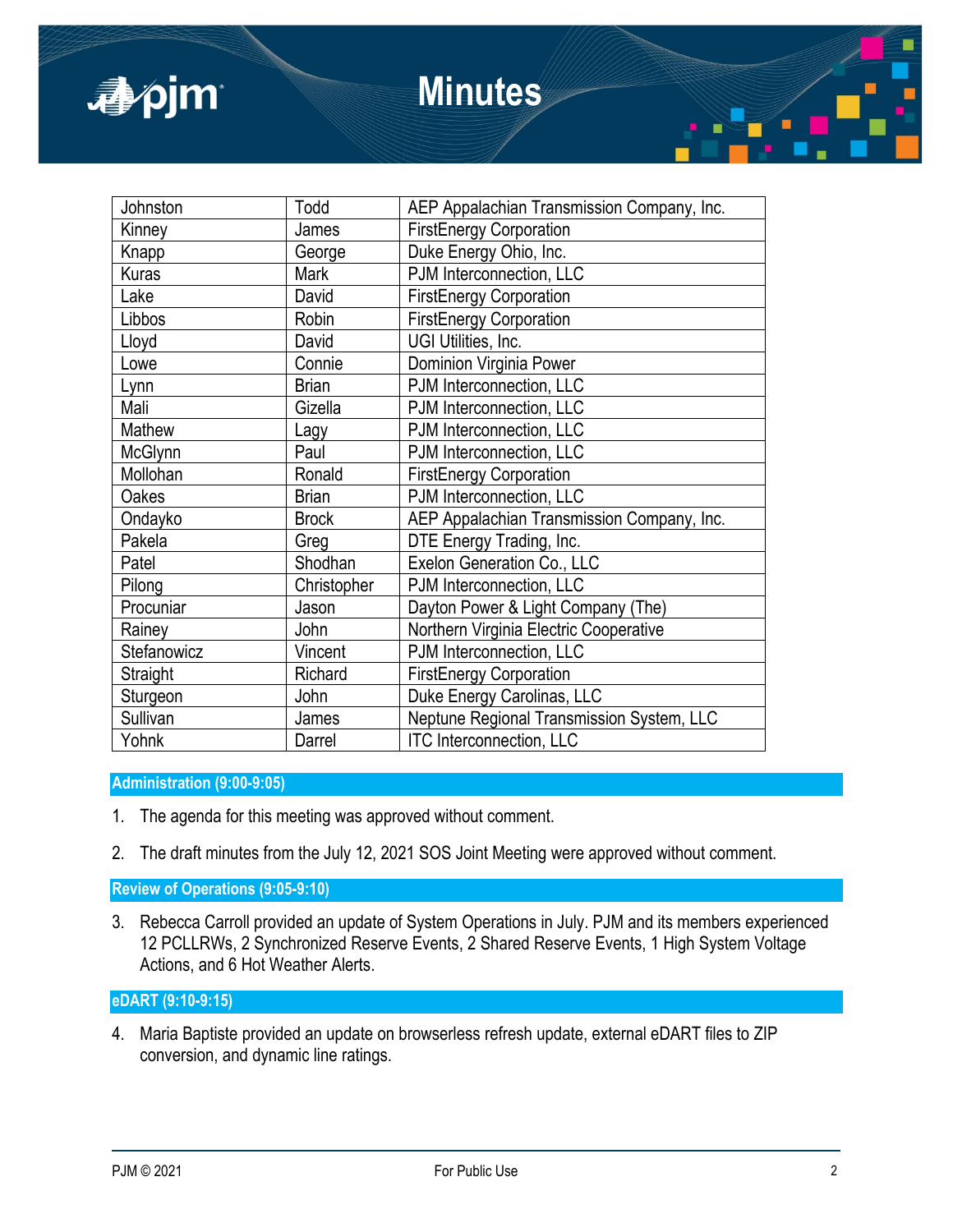

## **Dispatcher Training Subcommittee Items (9:15-9:20)**

5. Bill DePasquale provided an update on class availability focusing on increase in online offerings, office hours and how to register, GRIDEX VI planning, review of training opt-outs, and self-study opportunities.

**Regional Standards, NAESB, and Compliance Update (9:20-9:25)**

6. Mark Kuras provided an update on PRC-005 modifications, reliability standards development plan, recommended approaches for UFLS design with increasing DER penetration, inadvertent interchange, and upcoming NERC/RF/SERC meetings/webinars.

**Manual Updates (9:25-9:30)**

7. Eliseo Carrasco performed a second read of changes associated with Manual 03A Rev 20. M-03A was endorsed by acclimation with zero objections and zero abstentions.

**COVID-19 Update (9:30-9:35)**

8. Paul McGlynn provided an update on COVID-19 metrics and PJM Operations safety posture.

**2021 Generator Cold Weather Operating Limits Survey Update (9:35-9:40)**

9. Dan Bennett provided an update on the survey timeline, background, and current response rates.

**Automatic CT Notification (9:40-9:45)**

10. George Chu provided an update on goals, objectives, implementation details, program status, and proposed completion date for the Automatic CT Notification project.

## **Informational**

- 11. The PJM Manual 03 Attachment E: Automatic Sectionalizing Schemes Pending Approval and Recent Changes document has been posted.
	- The posting regarding Ladysmith #2 500/230 kV Transformer Sectionalized effective November 23rd, 2021 was noted.

| <b>Future Meeting Dates</b>                                                   |                                                 |                                  |  |  |
|-------------------------------------------------------------------------------|-------------------------------------------------|----------------------------------|--|--|
| September 2, 2021<br>October 4, 2021<br>November 1, 2021<br>November 29, 2021 | 9:00a.m.<br>9:00a.m.<br>9:00a.m.<br>$9:00$ a.m. | WebEx<br>WebEx<br>WebEx<br>WebEx |  |  |
|                                                                               |                                                 |                                  |  |  |

Author: Paul Dajewski

#### **Antitrust:**

You may not discuss any topics that violate, or that might appear to violate, the antitrust laws including but not limited to agreements between or among competitors regarding prices, bid and offer practices, availability of service, product design, terms of sale, division of markets, allocation of customers or any other activity that might unreasonably restrain competition. If any of these items are discussed the chair will re-direct the conversation. If the conversation still persists, parties will be asked to leave the meeting or the meeting will be adjourned.

### **Code of Conduct:**